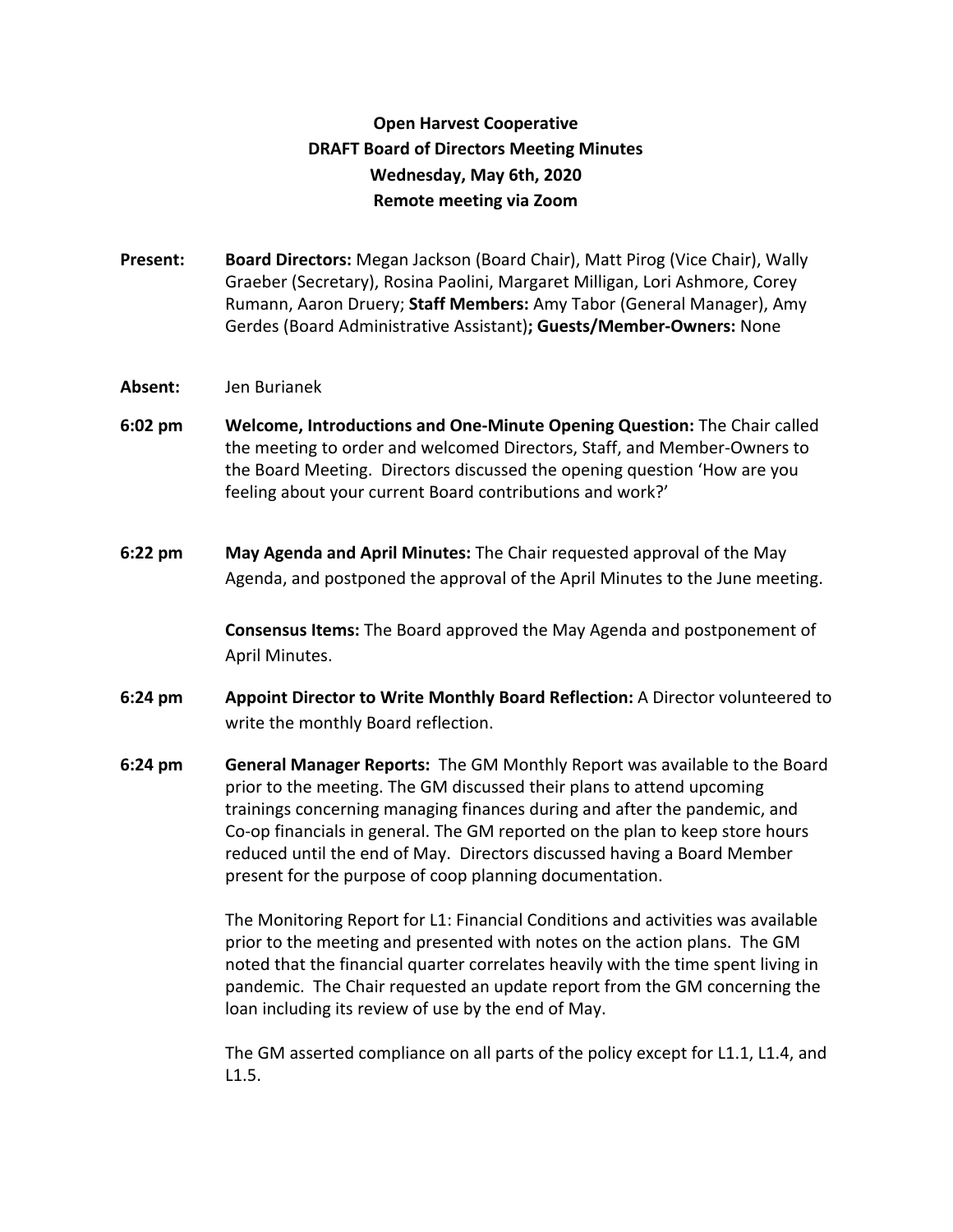The Chair requested that the Board acknowledge receipt of the Monthly GM Report, the Compliance Progress Report, and approve the L1 Financial Conditions and Activities report.

**Consensus Items:** The Board accepted receipt of the reports and approved the L1 Financial Conditions and Activities report.

**7:04 pm Policy Revision/Review:** Directors discussed their progress reviewing L5, L6, the G's and their L1 revision report. Directors discussed the revisions to the L1 report.

**Consensus Item:** The Board holds no concerns and approved the L1 revisions

- **7:10 pm Follow up from Board Retreat Timeline, Next Steps, and Priorities:** Directors discussed their recent Board Retreat with focus on the steps for digesting and taking action on the material presented at the retreat. The GM discussed forward movement regarding expansion in the midst of pandemic.
- **7:26 pm Board Budget & Calendar:** The Chair postponed review of the Board Budget and Calendar.
- **7:27 pm Co-op Inclusion Working Group Report:** The report was available to the Board prior to the meeting and discussed with focus on the support the committee needs from Board members. The Committee discussed the drafted timeline for Diversity Equity and Inclusion at the Co-op. The Committee requested consensus on the items listed on the report. The committee discussed their action plan and response timeline.

**Consensus Items:** The Board holds no concerns and is in alignment moving forward with the Co-op Inclusion Working Group action plan and comment response.

**7:59 pm Board Operations Committee Report:** The report was available to the Board prior to the meeting and discussed with focus on creating the Relocation Committee. The Chair proposed postponing the business plan presentation to September.

> **Consensus Item**: The Board holds no concerns and postponed the business plan presentation to the September meeting.

**8:00 pm Finance Committee Report:** The report was available to the Board prior to the meeting and discussed. Directors discussed the plan for the GM to present a 6